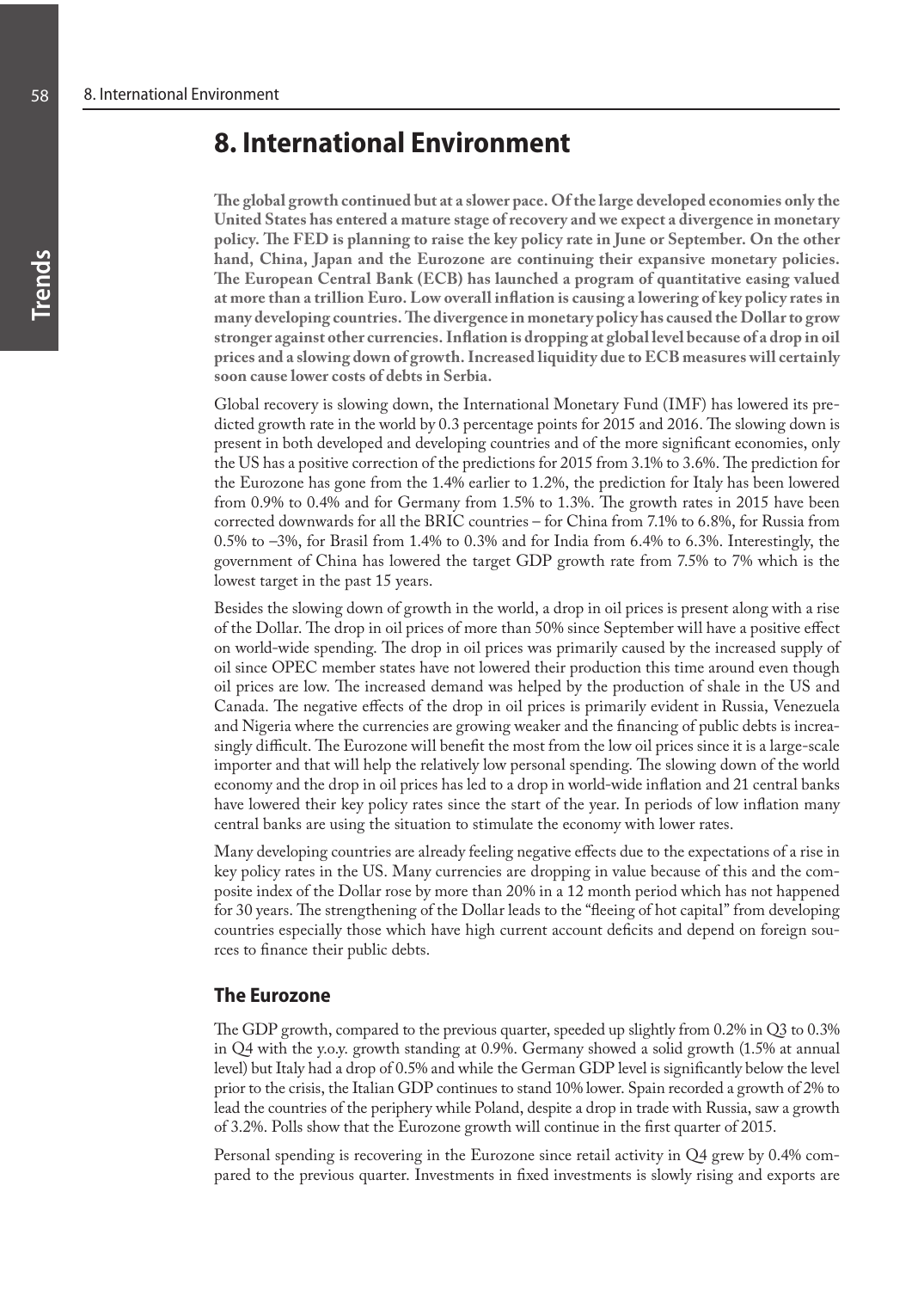stimulated by the weaker Euro while public spending grows slightly. The drop in oil prices contributed to the growth since the Eurozone is a large-scale importer.

Overall inflation in the Eurozone dropped in Q4 and it dropped from 0.4% in October to –0,3% in February and was negative in the previous three months. The main reason for the drop is the low price of oil but base inflation also dropped slightly from 0.7% in October to 0.6% in February primarily because of the drop in the price of industrial products (intermediary goods and consumer goods).

The ECB started its quantitative easing. The purchase of 1.1 trillion Euro was announced and it will not buy bonds whose yield is below the rate on ECB deposits (-0.2%) in order to increase the effect on lowering interest rates as much as possible. Also, the amount of bonds which will be bought will not exceed the level of 33% of those overall available from one country which is an elegant way to avoid buying Greek bonds which are already exceeding that limit and the purchase will continue in July when some bonds fall due which will continue the pressure on the Greek government. The purchase will continue until inflation reaches the target of around 2% (medium term). This will not include corporate bonds and the due date of purchased bonds will be between two and 30 years with the common risk not exceeding 20% while the remaining 80% of risk will be borne by national central banks.

Low inflation and weak demand because of high unemployment led to the prediction that the ECB will raise its interest rate after 2018 or even after 2020. The quantitative easing was launched late because of political resistance and the Eurozone will probably resemble Japan over the next few years because of that. Like Japan, the Eurozone has bad demographics, slow growth and low inflation and the yield on state bonds will remain low for another few years. A fourth of Eurozone bonds have negative yields already.

Quantitative easing will not be efficient unless accompanied by structural reforms in the Eurozone. The mechanism is not the same as in the US since Europe the majority of company financing is done through banks and not through financial markets. Also, a smaller number of the Eurozone population own shares and the effects on personal spending because of low share prices will be lesser than in the United States.

The unemployment rate has dropped from 11.5% in October to 11.2% in January. Despite the progress, the relatively high unemployment rate coupled with austerity measures is preventing any significant rise in demand in the Eurozone and recovery will take a long time.

Increased liquidity will probably cause lower costs of debts in Serbia. Croatia has already had a very successful auction of bonds in Euro which can be explained as the consequence of ECB quantitative easing since Croatia continues to have low growth, budget deficit problems and a high level of public debt along with a stalling of reforms... We can realistically expect investors who are looking for higher yields to increase their demand for Serbian bonds.

## **The USA**

The growth of the GDP in the US in Q4 stood at 2.2% which is much lower than in Q3 (5%) and in Q2 (4.6%). The American economy still has not entered a stage of stable recovery because the growth in 2014 stood at 2.4% which is just slightly higher than the 2.2% in 2013. Although growth has slowed down significantly and is below expectations, personal spending has started speeding up (2.8%) as has the construction of housing. On the other hand, business investment has slowed down which means that companies still are not completely convinced in the recovery and are postponing their investments even though they have sufficient funds available. Primarily due to the stronger Dollars, exports have slowed down and imports have speeded up so that the net imports have once again had a negative effect on the growth of the GDP. Investments in stock was lower than expected and in Q1 companies will probably increase their stock levels which will have a positive effect on growth in the next quarter.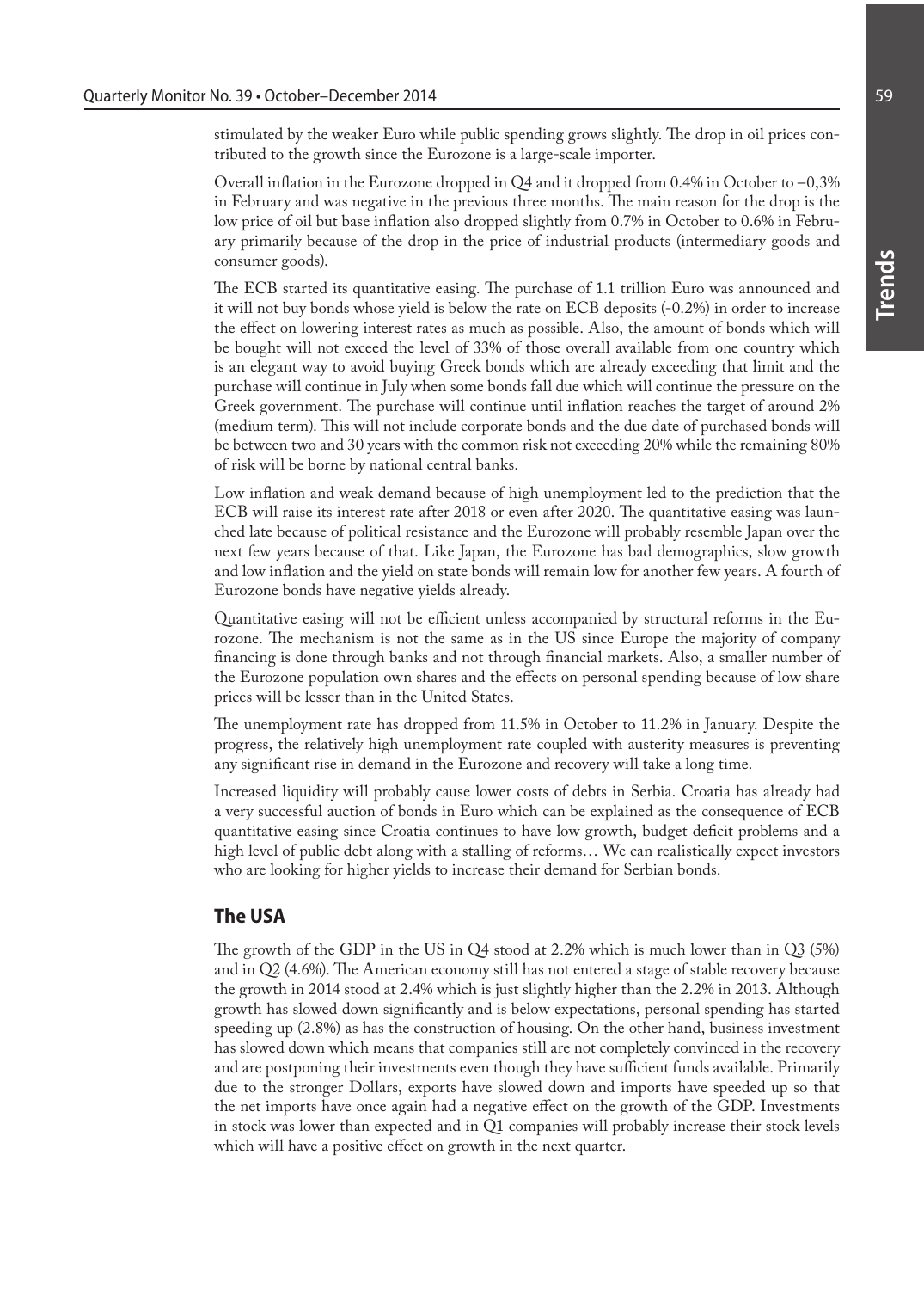The slowing down of the automobile industry also contributed to the low growth as did lower public spending because of a cut in military spending. The US still has a higher growth rate than the other large developed countries.

The consumer price index dropped in Q4 from 1.7% in October to  $-0.1\%$  in January at annual level which is the first deflation in five years. Since the drop in prices was caused primarily by a drop in fuel prices, this can be considered a good deflation because it will cause a rise in the purchasing power of the population. For now, the population still have not started significantly increasing their spending but are saving their money most probably because they are not sure whether the drop in oil prices is temporary or not. Usually, a drop in oil prices has a positive effect on spending but not immediately. Base inflation has dropped from 1.8% in October to 1.6% in January and is somewhat under the target level of 2%. The FED will probably increase the key policy rate in the second half of the year because the unemployment rate is approaching a level considered to be full employment (5.5%). Prior to the crisis, the key policy rate at full employment level stood at 3-4% and now it is close to zero. If the increase in the key policy rate is postponed, there is a risk of uncontrolled inflation growth once growth speeds up and balloons appear on the financial markets. The key policy rate will not be raised if base inflation continues to drop. Because of the expected increase of the key policy rate, the Dollar has grown stronger in the previous period, stimulated by the mass lowering of key policy rates by other central banks across the world as well as the announced quantitative easing by the ECB. A strong Dollar causes a lowering of the prices of imported goods which will cause a drop in base inflation. However, data shows indications of an increase in salary inflation (in January) and domestic demand is growing stronger so that the scenario under which base inflation drops further and a deeper deflation comes along is not very probable. Usually, in periods of deflation all index components are lowered together while now the cost of housing is increasing.

Besides inflation, the level of employment is very important for the FED policy. Despite the extremely low temperatures, lay offs in the energy industry because of the drop in oil prices and dock workers strikes, the pace of new employment has picked up and the unemployment rate dropped from 5.8% in October to 5.5% in January which is the framework level of full employment. For a year now, there have been 200,000 new jobs a month which close to the historic record and the number of people with jobs rose by more than three million. However, since the start of the crisis there has been no significant change in wages even though the unemployment rate is at a low level. In January the monthly rise in wages stood at 0.5% but in February it stood at just 0.1% which is in accord with the trend of low rise since the start of the crisis. Economists mainly believe that the pressure on wages did not appear with this low rate of unemployment because the rate of participation on the labor market continues to be low and if employment continues at the same level a shortage of manpower is expected to appear and wages will start to rise which will further increase demand and speed up the recovery. For now the rise in wages is limited with the even lower rise in productivity (less then 1% over the past four years) which means that individual labor expenses are growing and that there is an inflation of earnings. A rise in productivity requires companies to invest in new equipment and we mentioned earlier that those investments are being postponed because of a lack of confidence in the recovery. Pressure on wages due to a shortage of manpower would probably motivate companies to invest because then their growth would be more certain and that would further move the recovery forward.

History tells us that when the FED raises the key policy rate, developing countries could have problems with an outflow of capital which causes their currencies to drop in value and that could cause economic instability in those countries. For example, the Turkish Lira has lost significant value because of the announced normalization of the FED policy (more than 10% in January alone). There is often talk in public that the raising of the FED rate could start a currency crisis in Serbia. Those fears are not realistic for several reasons. First, "hot capital" has not come to Serbia in any great amount since the start of the crisis. Second, the quantitative easing will significantly increase demand for Serbian bonds. Third, the signed agreement with the IMF is a significant motivation for investors especially in the Balkan countries. The only scenario that could destabilize the Serbian economy because of the FED decision is the bankruptcy of some of